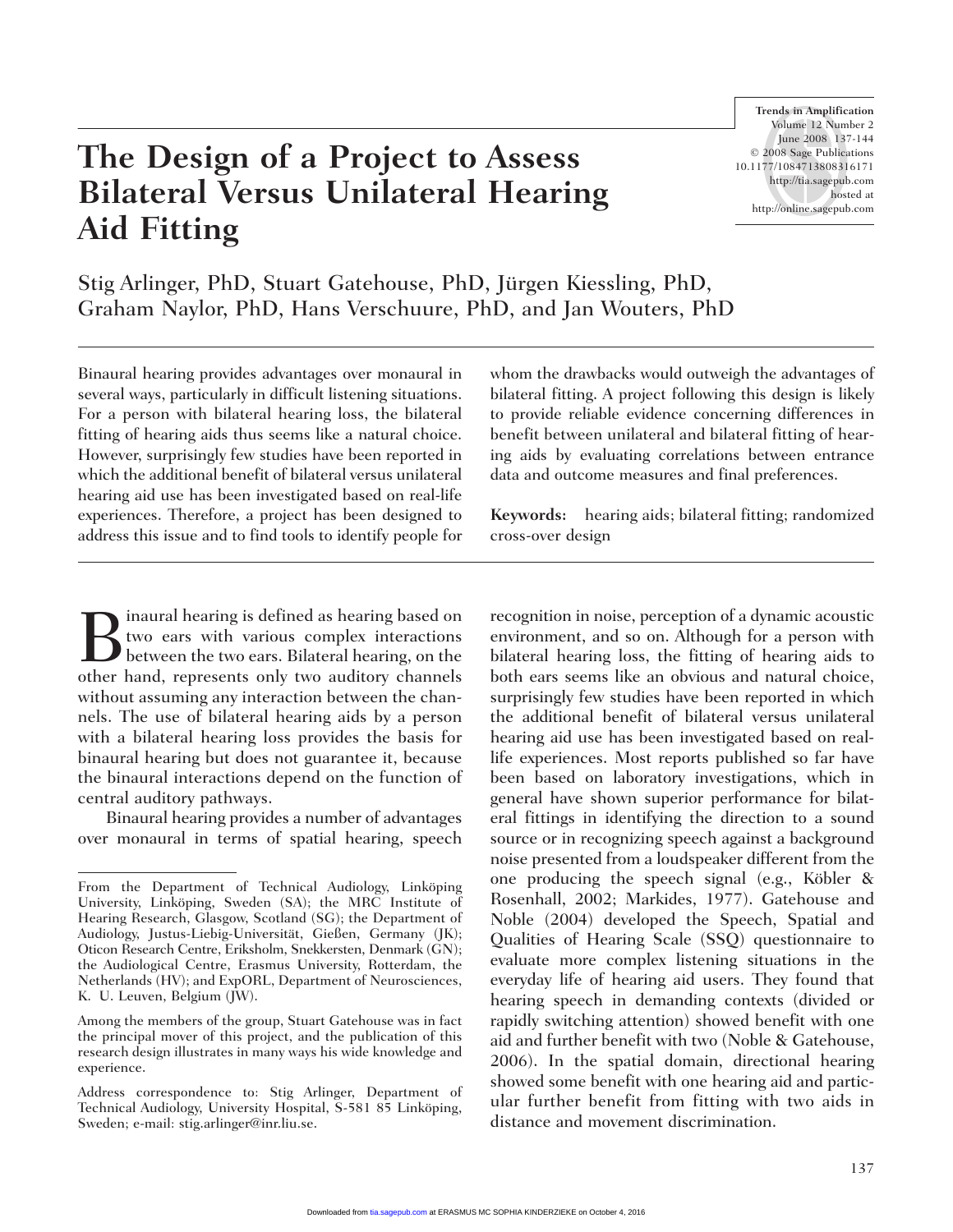Clinical experience has shown that in spite of the potential advantages of bilateral hearing aids, some users prefer to use only one aid. Indeed, several investigators (Carter, Noe, & Wilson, 2001; Henkin, Waldman, & Kishon-Rabin, 2007; Walden & Walden, 2005) have shown that some individuals actually perform worse with bilateral fittings, presumably because of deficits in central auditory processing. In addition, because the majority of hearing aid users are older people, there are also problems caused by comorbidity, such as poor vision and/or reduced fine motor control that may make the handling of even one hearing instrument difficult enough. For some people, the programming of the hearing aids may have resulted in a less-than-ideal signal processing, causing drawbacks that outweigh the benefits of wearing two aids. Cosmetic appeal is still an issue for many hearingimpaired people, assuming that one instrument is less visible than two. The occlusion effect can be a further reason for not accepting a second hearing aid, at least for traditional, nonopen fittings. Having one ear open for telephone use is also sometimes an excuse for unilateral fittings. Thus, people with bilateral hearing loss may refuse bilateral hearing aids for a number of possible reasons in spite of the potential benefit for a majority of them, as seen from an audiological perspective. However, we have at present no clinical tools to identify these individuals.

Thus, with this background, a large multicenter, multinational research project was planned with its main aims being to evaluate the benefits of bilateral compared with unilateral hearing aid fittings in real life and to find tools to (a) identify those people for whom the drawbacks of a bilateral fitting would outweigh the advantages and (b) obtain psychophysical and/or performance measures that allow a better quantification of the differences between unilateral and bilateral use of hearing aids. By making the study multicenter and multinational, the results would have greater validity because by a judicious choice of sites, it becomes possible to cover different forms of organization of hearing health care (in terms of national health-based care or that provided by private dispensers with various degrees of financial support from health insurance systems). This report outlines the design of the study in the hope that it may be of use to researchers in studies of this important issue.

#### **Participant Entrance Criteria**

Participants should be first-time users of hearing aids because experienced users are likely to have bias related to their previous experience. Also, those with mild to moderate hearing loss can be regarded as prime candidates for bilateral fitting because they usually have no problems when it is quiet but need help in noisy environments. These arguments are considered more important than the fact that experienced users would be likely to have greater hearing loss and, therefore, more potential benefit from bilateral fitting. The age range would be from 18 years on. The local language should preferably be the participants' native language. If not, successful self-completion of the Glasgow Hearing Aid Benefit Profile (Gatehouse, 1999) could be used as a screening test with regard to literacy and language competence. The hearing loss should be relatively symmetrical because asymmetrical losses invariably would offer greater problems in providing sufficiently good balance between left and right instruments. A significant asymmetry is likely to represent not only the quantitative differences illustrated by the hearing thresholds but also qualitative differences, for example, different loudness functions, diplacusis, and other psychoacoustic relationships. The difference between sides of average air and bone conduction hearing threshold levels (0.5–1–2–4 kHz) should not exceed 20 dB. No specific requirement on air–bone gap is included. The hearing loss should be presumed to remain stable for the project duration, as judged by the diagnostic evaluation and medical history. Obviously, no otological contraindication against hearing aids or ear-molds should be present. An informal assessment of a candidate's potential to complete the project is a natural part as well as the candidate's informed consent and a formal approval of the study by an ethics committee.

## **Entrance Data**

A series of different tests is suggested to provide a description of those patient characteristics that are presumed to be of importance for the acceptance and potential benefit of bilateral hearing aids. Pure tone audiometry by both air and bone conduction provides a basic description of the type and degree of hearing loss. Tympanometry and the recording of middle-ear reflexes will add information regarding the middle ear function.

Binaural auditory function is likely to play a role in the benefit of bilateral hearing aids. However, standard tests like the binaural masking level difference do not seem to provide reliable guidance in this respect (Gatehouse & Akeroyd, 2006). Gatehouse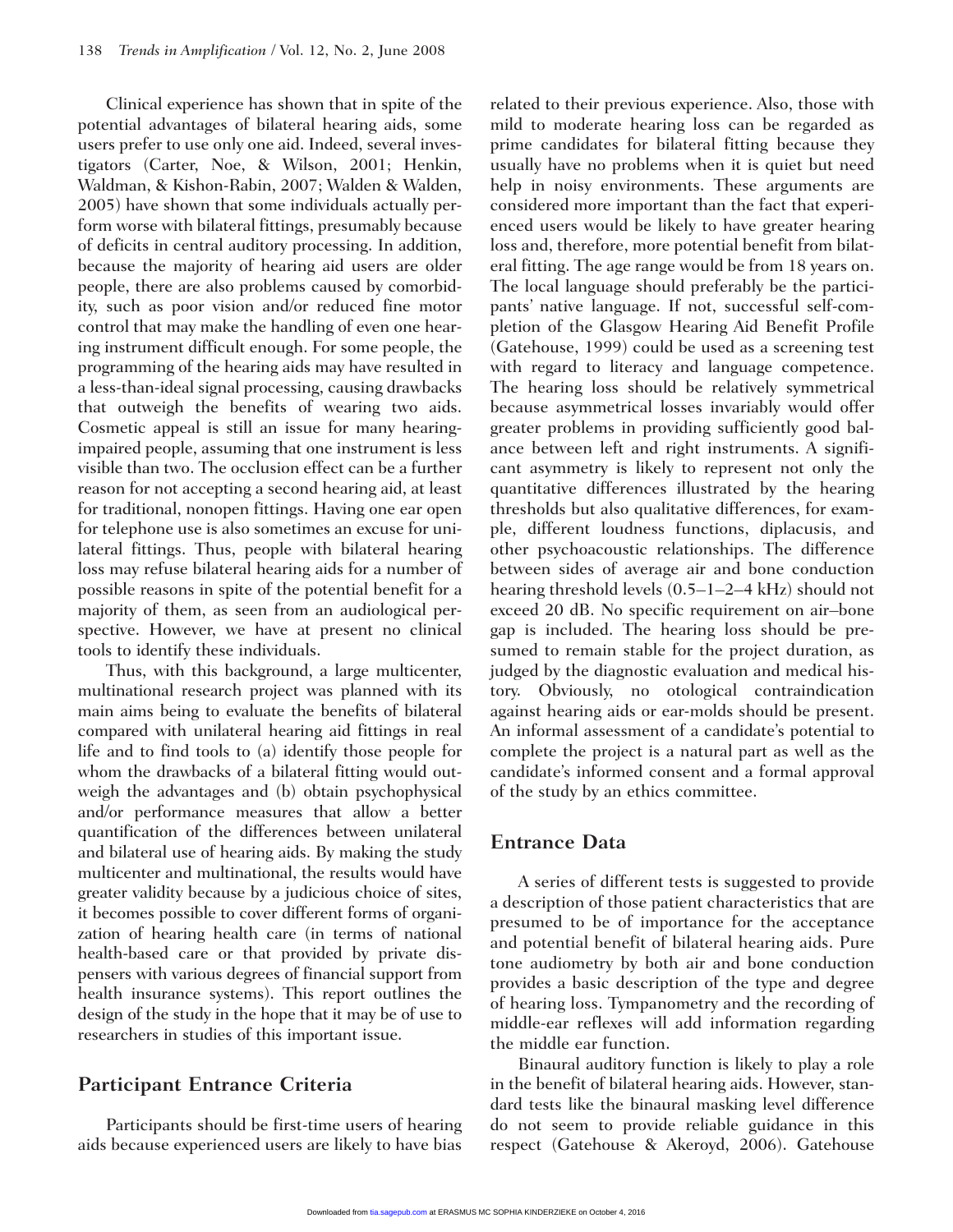and Akeroyd (2006) designed a more complex, dynamic test of binaural function that seems to be better related to real-world benefit of binaural hearing, therefore, this test is suggested to be part of the test battery. The target signal is a 500 Hz tone burst of 30 ms duration, presented in the middle of a 500 ms broadband noise masker. Its threshold is measured in two binaural conditions: (a) diotic signal in diotic masker and (b) dichotic (out-of-phase) signal in dichotic masker noise but whose interaural correlation is varied sinusoidally from –1 to +1 and back to –1 at 2 Hz (Grantham & Wightman, 1979). In condition b, the signal is presented only at the moment when the masker correlation is 1.0. The dynamic measure is the difference in thresholds between the two conditions. Gatehouse and Akeroyd (2006) showed that its size was correlated significantly with the subscales of Speech-in-Noise, Speech-in-Speech, Multispeaker Processing, and Speaker Identification in the SSQ questionnaire.

Several recent studies have shown cognition in general and working memory in particular to be significantly correlated to the ability to recognize speech in complex acoustic environments (Gatehouse, Naylor, & Elberling, 2006; Lunner, 2003; Lunner & Sundewall-Thorén, 2007). Furthermore, Hällgren, Larsby, Lyxell, and Arlinger (2001) found significant correlations between cognitive performance and dichotic speech recognition, which indicates a possible relation between cognition and binaural functions. A simple test of working memory capacity, the Visual Monitoring Test (Knutson et al., 1991) is, therefore, proposed to be included. This test is based on digits shown one by one on a screen. The target combination is odd–even–odd. When such a sequence has occurred, the participant is to press a button. An alternative is the reading span test (Lunner, 2003), in which short simple sentences are shown on a screen. The participant is to determine whether the sentence makes sense or not. After a certain number of sentences, he or she is asked to repeat the first or the last words in the sentences presented. Thus, the test requires both processing and storing information.

Dexterity is another potential factor that may affect the acceptance of two hearing aids. To quantify this factor, the Purdue pegboard test is proposed to be used (Desrosiers, Hebert, Bravo, & Dutil, 1995). This test involves sequential insertion of pegs and assembly of pegs, collars, and washers. In addition to the dexterity aspect, this test also includes a significant visual component, also important for the handling of modern hearing aids.

Social and psychological aspects are to be included by using the Auditory Lifestyle and Demand (ALD) questionnaire (Gatehouse, Elberling, & Naylor, 1999) with some modifications—for example, to include also the individual family situation. By using the Expected Consequences of Hearing aid Ownership (ECHO) questionnaire (Cox & Alexander, 2000), the hearing-impaired person's expectations of the hearing aids are assessed and included.

### **Hearing Aids**

Each person should be fitted with the type of hearing aid that they would wear if the project did not exist for the project to be representative for the hearing center. Therefore, all hearing aid types that are available in each national system should be available to the participants, but behind-the-ear types should be the default choice to minimize occlusion by using as open fittings as possible. All functionality of a particular hearing aid type may be used. Proportions of different styles in the samples (behind the ear, completely in the canal, etc.) should reflect the proportions typical of the local clinical practice. In each center, hearing aids are offered to the participants following the same financial conditions according to local rules as though the project had not existed.

# **General Design**

The general design of the project is a crossover study with randomized selection of which arm (unilateral or bilateral fitting first) a given person would enter. The crossover design will allow each participant to experience and evaluate unilateral as well as bilateral fitting. The randomization is important to avoid any bias as to who will start with unilateral or bilateral fitting first. Each arm consists of two strands, each having a duration of approximately 10 weeks of hearing aid use. The programming of the hearing aids at the beginning of the first strand should start by using the manufacturer's suggested fitting rules as well as fine-tuning scheme for each ear. A gradual increase in gain over time may be used if this is normally done in local clinical practice. The fine-tuning should be performed after 1 to 2 weeks of real-life experience with the instruments. When programming for the second strand, experience from the first strand is an obvious base, with adjustment of hearing aid overall gain a likely complement. Measurement of real-ear gain was considered optional but should be used if this is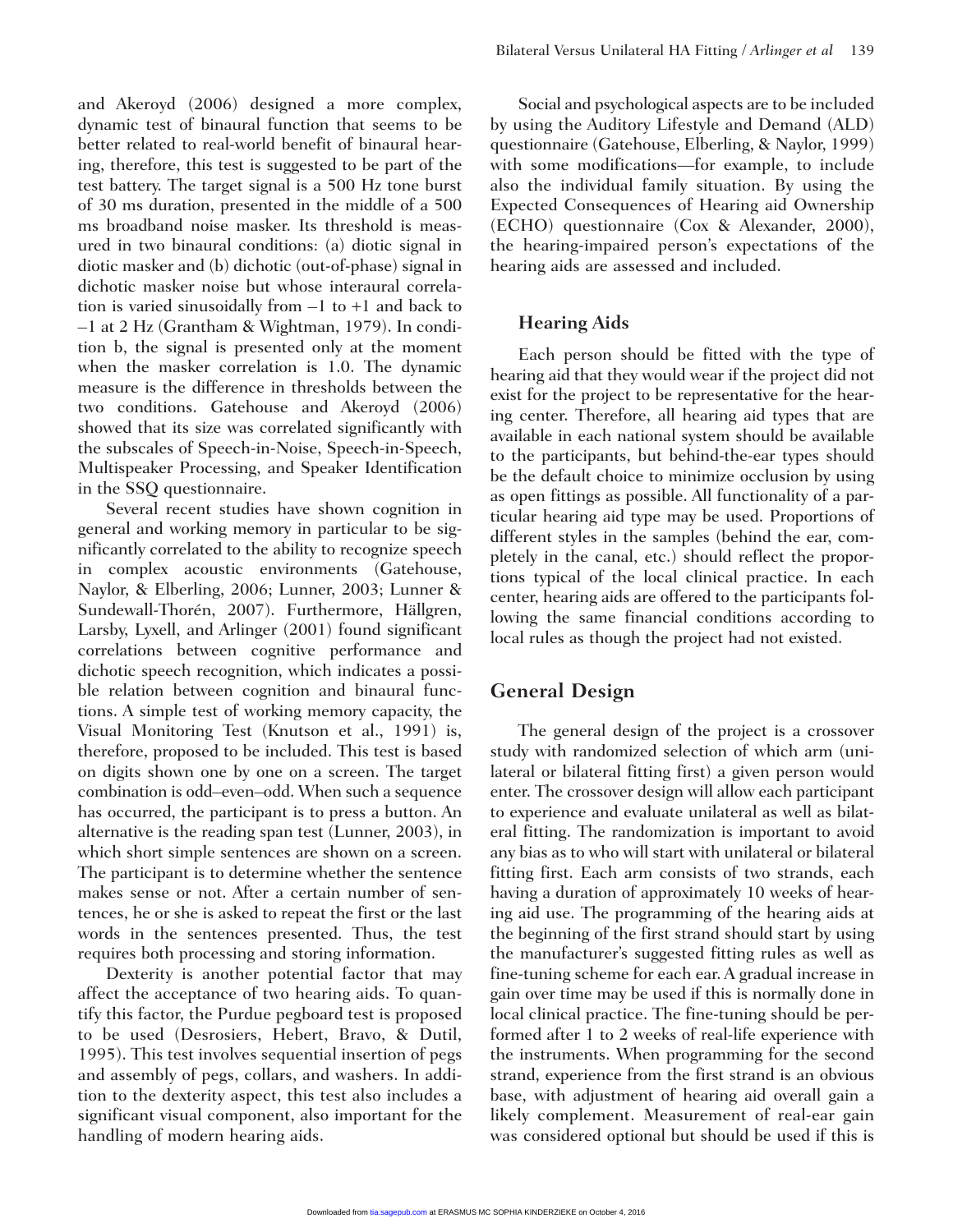

Figure 1. Flow chart for the study.

common practice in the center. The normal procedure with cross-over studies of hearing aids does not include any washout period between the two strands. A washout period would add to the total duration of the study, which is lengthy as it is. Furthermore, it is likely that some participants would object to not having access to hearing aids after having started adjusting to life with hearing aids. Figure 1 illustrates the overall structure.

The number of participants needed to provide the project with acceptable statistical power has been estimated to be approximately 50 completing each arm. Assuming certain dropout percentages at the various stages from recruiting to completing, it was estimated that a total of approximately 300 people passing the entrance criteria are needed. Of these, we estimate that 70% will accept the randomization, leaving us with 210 participants. Furthermore, it is assumed that 90% will accept to start with unilateral

fitting, and 80% will accept to start with bilateral fitting. This will result in 95 and 84 people entering, respectively. Assuming a dropout rate of 10% during the first strand, 85 and 75 patients, respectively, will be available for assessment after the first strand. We then assume that 90% of those who started with unilateral fitting will accept to continue into the second strand with bilateral fitting, whereas we estimate that only 75% will agree to leave the bilateral fitting and go into the unilateral second strand. Thus, 76 participants will go into the second strand bilaterally fitted, and 56 will enter the unilaterally fitted second strand. Again, we calculate with a 10% dropout rate during the 10 weeks, leaving us with 68 participants to assess after being fitted bilaterally in the second strand and 50 after being unilaterally fitted in the second strand. The estimated dropout rates are likely to vary somewhat between test sites and are based on experiences from previous studies.

#### **Assessment**

The focus of the assessment to take place at the end of each strand is one benefit as the participants' perceived experience of the hearing aids during each strand. The SSQ questionnaire has an obvious role here. In addition to the original 53 questions, another 7 are included to assess problems with loud sounds and the perception of the user's own voice (see Table 1).

A detailed questionnaire regarding use time should also be part of the assessment because it is reasonable to assume that increased benefit leads to increased use. The questionnaire specifies 15 different situations or environments (see Table 2). For each of these, the participant is asked to state whether it is relevant or not in his or her normal life and, if so, if hearing aids are used, on which  $ear(s)$ and average daily use time. If the instruments are not used, the reason for this is requested.

A measurement of the health-related quality of life is an essential factor in assessing health care interventions. Most generic instruments for measuring it are relatively insensitive to sensory function: For instance, few of the dimensions in the popular "EQ5D" (Brooks, 1996)—target mobility, self-care, usual activities, pain and discomfort, and anxiety and depression—if any, would be strongly affected by a hearing impairment. Gatehouse and colleagues (see Murray, Gatehouse, & Summerfield, 2005) developed five additional dimensions reflecting the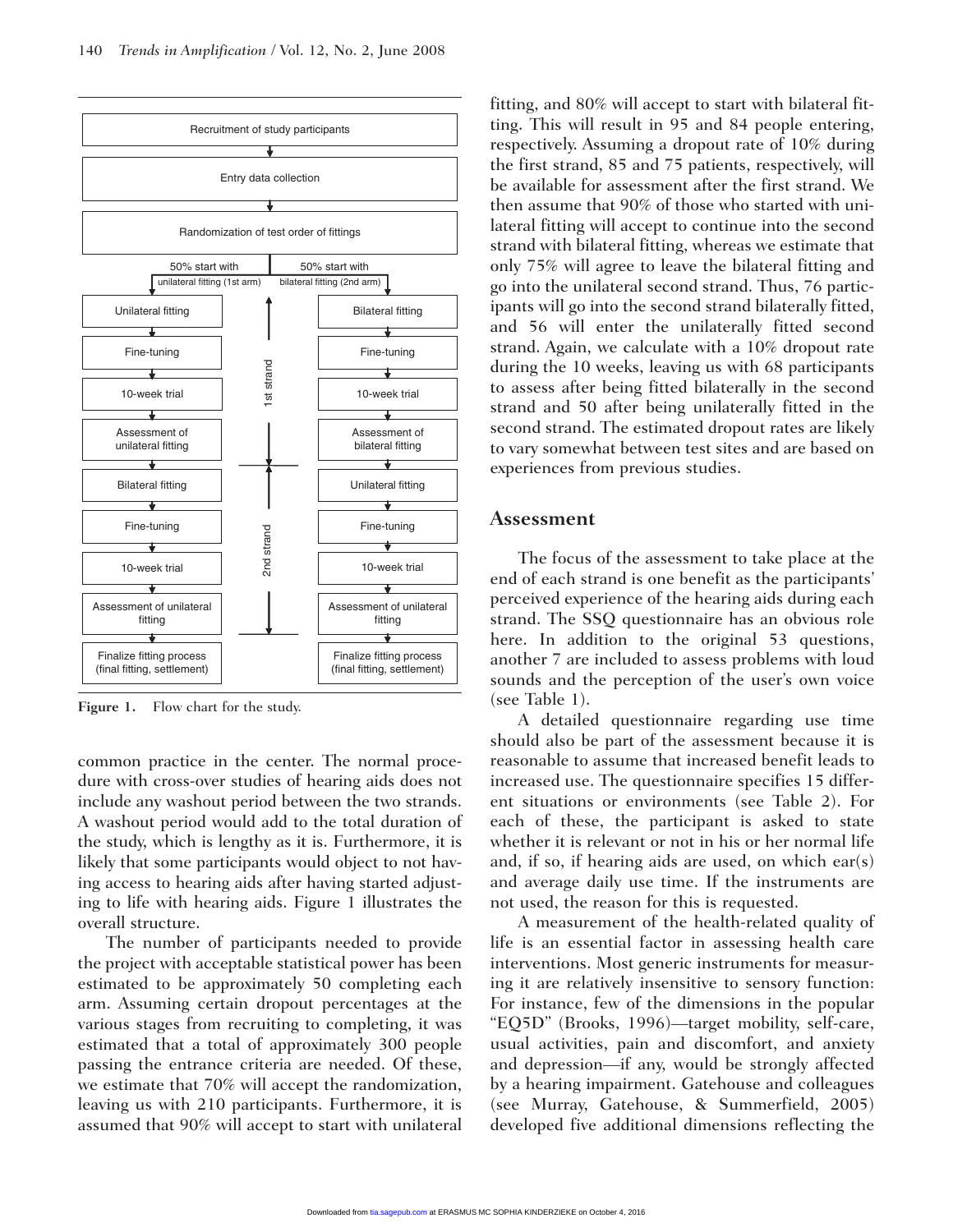|                |                                                                                                                       | Without HA                                                   | With HA                                                      |
|----------------|-----------------------------------------------------------------------------------------------------------------------|--------------------------------------------------------------|--------------------------------------------------------------|
| 1              | Sounds in the kitchen, e.g., from china, glasses,<br>silverware dropped on the sink, are unpleasant.                  | Visual Analog Scale 0 (not at all)<br>to 10 (extremely much) | Visual Analog Scale 0 (not at all)<br>to 10 (extremely much) |
| 2              | Household noise from the kitchen fan, vacuum<br>cleaner, toilet flushing are too loud                                 |                                                              |                                                              |
| 3              | When I am with many people in a large group<br>their speech becomes uncomfortably loud                                |                                                              |                                                              |
| $\overline{4}$ | Noise from the wind when I am outdoors<br>annoys me                                                                   |                                                              |                                                              |
| 5              | My own voice sounds hollow and strange                                                                                |                                                              |                                                              |
| 6              | Traffic noise from buses, trucks, and snow-tires<br>on the road surface is annoying                                   |                                                              |                                                              |
| $\overline{7}$ | Acoustic feedback causes me problems, e.g., the<br>hearing aid starts whistling when I keep a<br>telephone to the ear |                                                              |                                                              |

**Table 1.** Extra Questions Regarding Aversiveness of Sounds and Own Voice Effects, Added to the SSQ

NOTES: For each item, the participant is asked to state whether right, left, or both ears are aided and the average hours per day he or she is using the instruments when applicable. HA = hearing aid.

**Table 2.** Questionnaire Regarding Use Time

|                           | <b>Relevance</b> | Use of HA | If Not,<br>Why Not? |
|---------------------------|------------------|-----------|---------------------|
| Conversations at home     | Y/N              | Y/N       |                     |
| During meals              | Y/N              | Y/N       |                     |
| Watching TV               | Y/N              | Y/N       |                     |
| Reading                   | Y/N              | Y/N       |                     |
| Doing household work      | Y/N              | Y/N       |                     |
| Using telephone           | Y/N              | Y/N       |                     |
| At work                   | Y/N              | Y/N       |                     |
| At school                 | Y/N              | Y/N       |                     |
| At meetings               | Y/N              | Y/N       |                     |
| At sports facilities      | Y/N              | Y/N       |                     |
| At clubs/restaurants      | Y/N              | Y/N       |                     |
| At meetings               | Y/N              | Y/N       |                     |
| In church/theater         | Y/N              | Y/N       |                     |
| In the car                | Y/N              | Y/N       |                     |
| At other leisure activity | Y/N              | Y/N       |                     |

NOTES: For each item the participant is asked to state whether right, left, or both ears are aided and the average hours per day he or she is using the instruments when applicable. HA = hearing aid.

expected effects on health of sensory-based disabilities—though avoiding any direct reference to hearing loss—which were presented in the same format as the original dimensions (see Table 3). Therefore, the option suggested for the project was to use this extended version of the EQ5D. Each participant would have completed it by choosing whichever of the three options (*no*, *moderate*, or *great problems*)

#### **Table 3.** The Items in the Extended Quality-of-Life Questionnaire

| 1  | I have no problems in walking about                              |  |  |  |
|----|------------------------------------------------------------------|--|--|--|
|    | I have some problems in walking about                            |  |  |  |
|    | I am confined to bed                                             |  |  |  |
| 2  | I have no problems with self-care                                |  |  |  |
|    | I have some problems washing or dressing myself                  |  |  |  |
|    | I am unable to wash or dress myself                              |  |  |  |
| 3  | I have no problems with performing my usual activities           |  |  |  |
|    | I have some problems with performing my usual activities         |  |  |  |
|    | I am unable to perform my usual activities                       |  |  |  |
| 4  | I have no pain or discomfort                                     |  |  |  |
|    | I have moderate pain or discomfort                               |  |  |  |
|    | I have extreme pain or discomfort                                |  |  |  |
| 5  | I am not anxious or depressed                                    |  |  |  |
|    | I am moderately anxious or depressed                             |  |  |  |
|    | I am extremely anxious or depressed                              |  |  |  |
| 6  | I have no problems in communicating with other people            |  |  |  |
|    | I have some problems in communicating with other people          |  |  |  |
|    | I have great difficulty in communicating with other people       |  |  |  |
| 7  | I have no problems with confidence and embarrassment             |  |  |  |
|    | I have some problems with confidence and embarrassment           |  |  |  |
|    | I have great difficulty with confidence and embarrassment        |  |  |  |
| 8  | I have no problems taking part in family activities              |  |  |  |
|    | I have some problems taking part in family activities            |  |  |  |
|    | I have great difficulty taking part in family activities         |  |  |  |
| 9  | I have no problems taking part in social activities or work      |  |  |  |
|    | I have some problems taking part in social activities or work    |  |  |  |
|    | I have great difficulty taking part in social activities or work |  |  |  |
| 10 | I do not get mentally or physically tired during the day         |  |  |  |
|    | I get moderately mentally or physically tired during the day     |  |  |  |
|    | I get extremely mentally or physically tired during the day      |  |  |  |

NOTES: Items 1 to 5 are from the original questionnaire; Items 6 to 10 are the additions.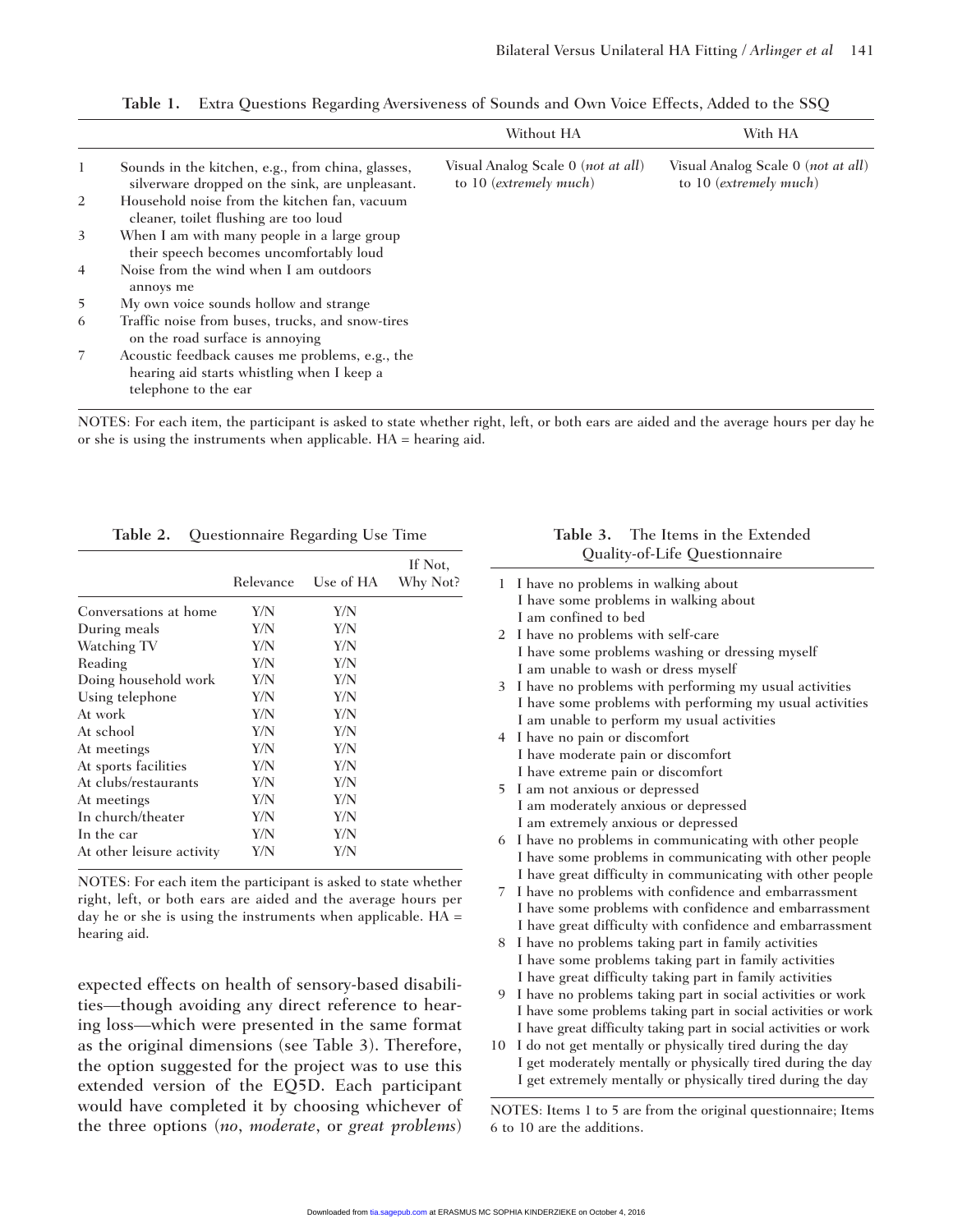**Table 4.** International Outcomes Inventory for Hearing Aids–Significant Other (IOI-HA-SO)

The following questions are designed to be answered by the partner (husband, wife, or similar close companion) of someone with a hearing impairment who has acquired a hearing aid. Note that the first three questions ask for your assessment of the use and benefit of the aid for your partner whose hearing is impaired. The remaining questions ask about the value and effect of the hearing aid(s) for *you*.

|                              |                                                                                                                                                                                                         |                                                       |               |                                                                                                                                                                    | 1. Think about how much your partner used their hearing aid(s) both when they had a single hearing aid and when they had two   |
|------------------------------|---------------------------------------------------------------------------------------------------------------------------------------------------------------------------------------------------------|-------------------------------------------------------|---------------|--------------------------------------------------------------------------------------------------------------------------------------------------------------------|--------------------------------------------------------------------------------------------------------------------------------|
| than one                     | Two used much more                                                                                                                                                                                      | Two used a little<br>more than one                    | No difference | hearing aids. On average, how did their use compare between when they had one and when they had two hearing aids?<br>One used a little<br>more than two            | One used much more<br>than two                                                                                                 |
| ■                            |                                                                                                                                                                                                         |                                                       | m.            |                                                                                                                                                                    |                                                                                                                                |
|                              |                                                                                                                                                                                                         | ing two hearing aids helped compared with having one? |               |                                                                                                                                                                    | 2. Think about the situation where you most wanted your partner to hear better, before getting hearing aids. How much has hav- |
| than one                     | Two helped much more                                                                                                                                                                                    | Two helped a little<br>more than one                  | No difference | One helped a little<br>more than two                                                                                                                               | One helped a lot more<br>than two                                                                                              |
|                              |                                                                                                                                                                                                         |                                                       |               |                                                                                                                                                                    |                                                                                                                                |
|                              | 3. Think again about the situation where you and your partner wanted to hear better. When your partner used one or two hearing<br>$aid(s)$ , how much difficulty did they still have in that situation? |                                                       |               |                                                                                                                                                                    |                                                                                                                                |
|                              | Two had much less<br>difficulty than one                                                                                                                                                                | Two had a little less<br>difficulty than one          | No difference | One had a little less<br>difficulty than two                                                                                                                       | One had a lot less<br>difficulty than two                                                                                      |
| П                            |                                                                                                                                                                                                         |                                                       | n.            |                                                                                                                                                                    |                                                                                                                                |
| it than one                  | Two much more worth                                                                                                                                                                                     | Two a little more<br>worth it than one                | No difference | 4. Considering everything, how do you think your partner's having two hearing aids compared with having one hearing aid?<br>One a little more<br>worth it than two | One a lot more worth<br>it than two                                                                                            |
| ш                            |                                                                                                                                                                                                         |                                                       | m.            | m.                                                                                                                                                                 |                                                                                                                                |
|                              | Two affected me much<br>more than one                                                                                                                                                                   | Two affected me a<br>little more than one             | No difference | 5. How much did your partner having two as opposed to one hearing aid affect the things that you can do?<br>One affected me a<br>little more than two              | One affected me a lot<br>more than two                                                                                         |
| п                            |                                                                                                                                                                                                         |                                                       | m.            |                                                                                                                                                                    |                                                                                                                                |
|                              | 6. When your partner had two hearing aids as opposed to one hearing aid, how much more or less bothered were you by your<br>partner's hearing difficulties?                                             |                                                       |               |                                                                                                                                                                    |                                                                                                                                |
|                              | Bothered much more<br>when they had two                                                                                                                                                                 | Bothered a little more<br>when they had two           | No difference | Bothered a little more<br>when they had one                                                                                                                        | Bothered a lot more<br>when they had one                                                                                       |
|                              |                                                                                                                                                                                                         |                                                       | m.            |                                                                                                                                                                    |                                                                                                                                |
|                              | 7. Considering everything, how much do you think having two hearing aids compared with having one hearing aid has affected<br>your enjoyment of life?                                                   |                                                       |               |                                                                                                                                                                    |                                                                                                                                |
| Two affected me<br>much more |                                                                                                                                                                                                         | Two affected me<br>a little more                      | No difference | One affected me<br>a little more                                                                                                                                   | One affected me<br>a lot more                                                                                                  |
| ш                            |                                                                                                                                                                                                         | ш                                                     |               | ш                                                                                                                                                                  | ш                                                                                                                              |

for each dimension that best described their state of health on the day of testing.

A rating of listening effort should be included. This is based on the assumption that increased auditory input requires less listening effort. Among potential tests of listening effort, methods using simple rating on a Visual Analog Scale have shown some promise (e.g., Behrens & Sundewall, 2005; Dreschler, van Esch, & Sol, 2007). Sentences (Hagerman, 1982; Wagener, Josvassen, & Ardenkjaer, 2003) are presented to the participant in background noise with noise level reduced by 3 dB below that corresponding to 50% correct in a speech recognition test. Five sentences are produced for the rating, and each sentence is to be repeated by the participant.

The listening effort is to be rated afterward on a Visual Analog Scale (e.g., the scale ranging from *no effort* to *largest possible effort*).

Each participant's satisfaction with instruments and fitting should be assessed. We suggest the use of the Satisfaction with Amplification in Daily Life (SADL) questionnaire (Cox & Alexander, 1999). This questionnaire returns to the same issues as were raised in the questionnaire on expectations, ECHO, and a comparison between ECHO and SADL, for an individual will thus illustrate to what extent his or her expectations have been fulfilled.

The International Outcome Inventory for Hearing Aids (IOI-HA; Cox & Alexander, 2002), is a rather simple 7-item questionnaire assessing use, benefit,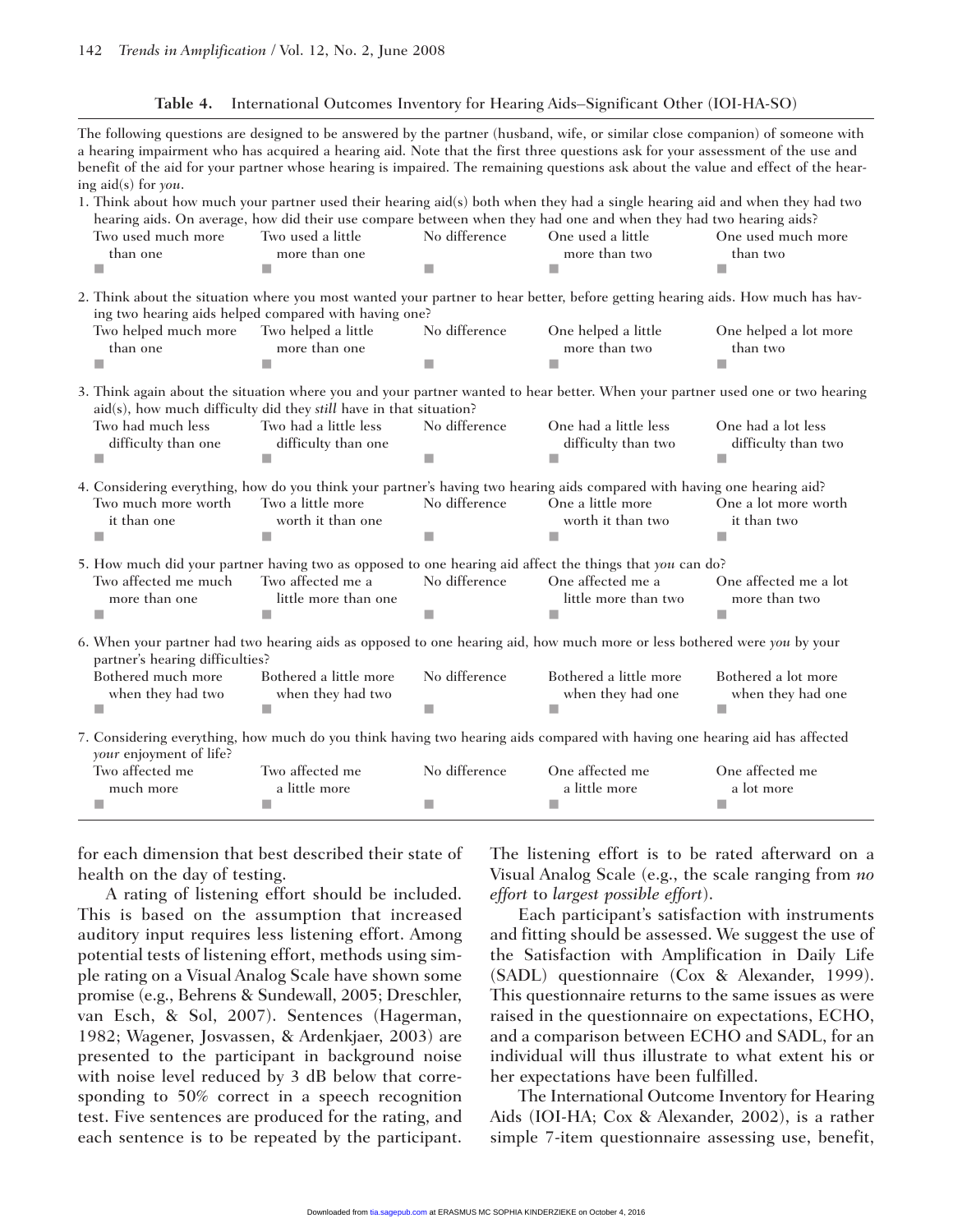**Table 5.** Questionnaire on Preference for Bilateral or Unilateral

Questions 1-13 to be answered by one of five alternatives, comparing bilateral with unilateral advantage. In addition, the importance of each issue is to be stated as *not at all*, *a little*, or *very important*

Questions 14-21 are statements for which the participant is to answer to what extent this aspect played a role in the decision.

- 1. Environmental sounds can be very loud. The loudness may differ whether you wear one or two hearing aids. How did you experience the loudness of normal sounds?
- 2. Hearing aids can give you the feeling that sounds are locked in your head instead of coming from the outside. To what extent was this the case?
- 3. When you compare the loudness wearing one or two hearing aids, how did you experience the loudness of your own voice?
- 4. When you hear a sound, can you immediately tell from which direction the sound is coming?
- 5. How well could you talk with one person in a quiet room?
- 6. How well could you talk with someone when you are driving a car?
- 7. How well could you talk with a number of people in a quiet room?
- 8. How well could you talk with people in a noisy place?
- 9. How well could you understand a conversation on the television?
- 10. How well could you understand a person talking to an audience without using the T setting of the hearing aid?
- 11. Ear molds can cause some discomfort or even pain. Please indicate degree of problem.
- 12. Whistling of the hearing aid (or feedback) is an annoying sound. Please indicate degree of problem.
- 13. a. Do you use the telephone?
	- b. When you use the telephone, do you use a hearing aid in that ear?
	- c. When you don't use a hearing aid in that ear, what is the reason for that?
- 14. Ears will get lazy from the use of hearing aids and I want to diminish this by using one hearing aid.
- 15. Someone advised me to use one or two hearing aid(s) and I followed this advice.
- 16. I feel ashamed to wear two hearing aids.
- 17. I look stupid when I wear two hearing aids.
- 18. If I take two hearing aids, I always have a spare unit to fall back on for one ear.
- 19. The hearing in my better ear is still too good. I don't need a hearing aid at that side.
- 20. I use the phone often and it is uncomfortable to do it with the hearing aid, so I take only one.
- 21. Was there any other reason for your decision?

residual disability, participation, and quality of life, intended as a complement to other instruments and based on questions that are independent of specific cultural or environmental conditions. Because hearing loss affects not only the person with the impairment but also his or her family, friends, colleagues, and so on, it is suggested to include also the modified version for significant others, IOI-HA-SO (Noble, 2002). The latter is modified so as to focus on differences between the partner using one versus two hearing aids (see Table 4).

A final questionnaire after finishing the second strand concerns each participant's preference for one or two hearing aids. This will present 21 questions or statements concerning the importance of different factors for the individual preference. Table 5 illustrates the design of this questionnaire.

As an additional outcome measure, it is suggested to administer a speech recognition test. This test is based on the presentation of everyday sentences from a varying direction, using a spatial arrangement of sources at 0°, +45°, and –45°. Uncorrelated background noise (ICRA noise simulating one interfering speaker with pause durations limited to 250 ms; Wagener, Brand, & Kollmeier, 2006) is presented from all three loudspeakers with a sound level of 60 dB SPL (sound pressure level) each—that is, 65 dB SPL together. The speech signal is presented from one of the three loudspeakers, selected randomly for each sentence. This more complex real-life-simulating listening scenario may discriminate better than standard speech recognition tests between unilateral and bilateral hearing aid use.

## Conclusion

A project following the design presented here is likely to provide reliable scientific evidence concerning differences in benefit between unilateral and bilateral fitting of hearing aids for first-time users with bilateral symmetric hearing losses. It will also provide knowledge that is likely to help in predicting with reasonable reliability who will and who will not benefit from bilateral fitting compared with unilateral. It is the hope of the group behind this proposal that the design will be used, in total or in parts, with the purpose of improving audiological services to hearing-impaired persons, which would be entirely in the spirit of our late colleague Stuart Gatehouse.